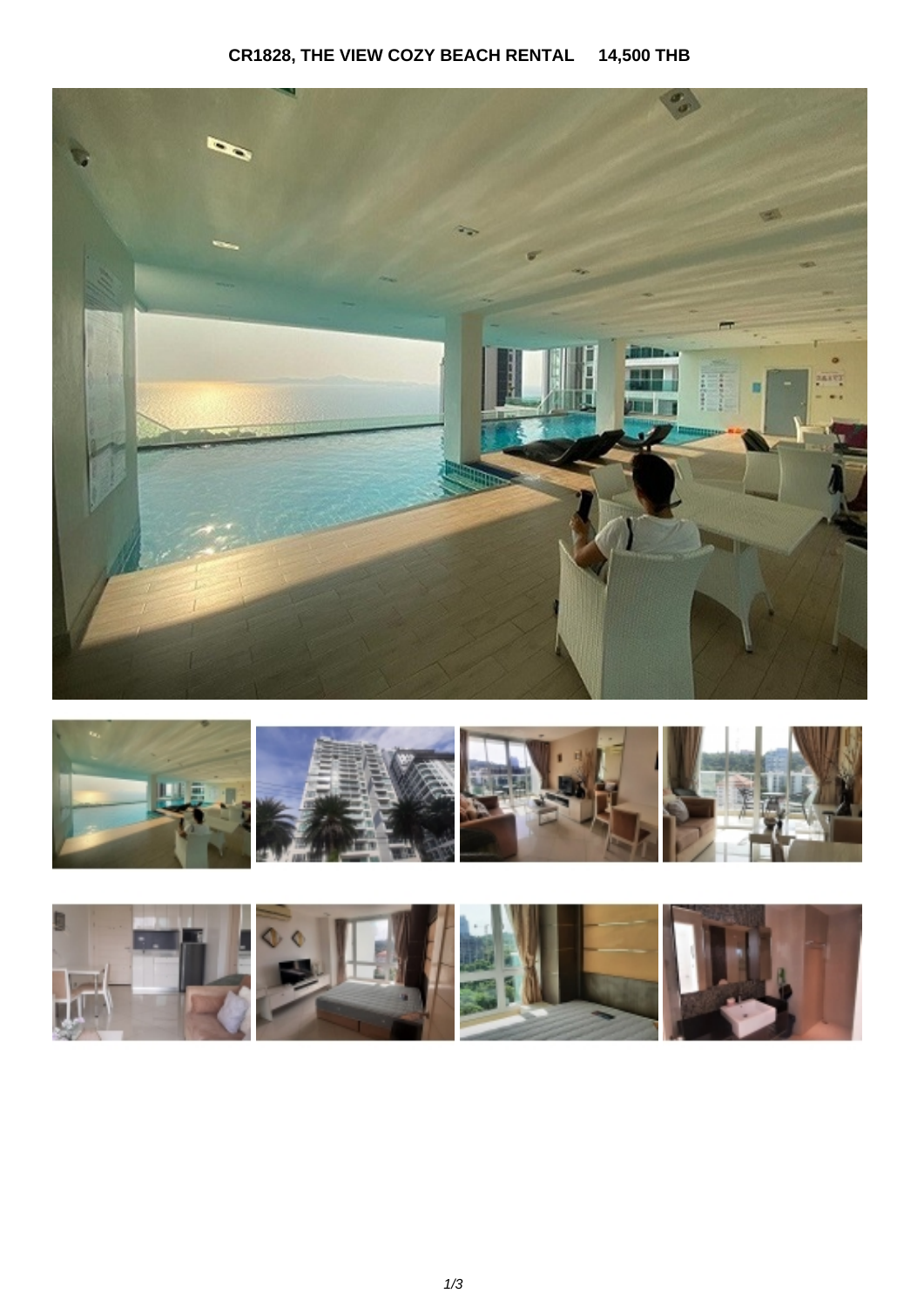



| <b>PROPERTY INFORMATION:</b> |            |
|------------------------------|------------|
| Category                     | : Condo    |
| Property type                | : For rent |
| Number bathrooms             | :1         |
| Number bedrooms              | $\div$ 1   |
| Parking                      | : yes      |
| Building size (sqmt)         | :45        |

## **PROPERTY INFORMATION:**

The View cozy beach Pratamnak hill condominium rental 1 bedroom

 The View Condominium Cozy beach available for rent Condo Available for rent long term contract preferred but will accept short term bookings please call Barry +66 (0)899333583 Thai Mobile Line id 01barry30 for availability. email barry@rest-property.com The View condominium is located close to cozy beach on Pratamnak hill convenient location with ease of access to all the surrounding areas, Central Pattaya, Pattaya beach, Jomtien beach, Dongtan beach and the Buddha hill fitness park, The View Cozy beach is a modern 20 story condominium project which is maintained to high standards, the project boasts a communal roof top infinity swimming pool with views of the ocean Gymnasium with relaxing mountain views and or those who enjoy relaxing in the saunas they are located on the same floor, Ground floor reception area and under ground condominium car parking, key card access to the main building and underground car park, This particular condominium for rent in the View Cozy beach is a high floor unit with natural fresh mountain breeze to keep the unit cool, Condominium is fully fitted and furnished ready for occupancy.

| <b>PROPERTY OWNERSHIP</b>   |                                                                                                                                  |
|-----------------------------|----------------------------------------------------------------------------------------------------------------------------------|
| <b>Property Ownership</b>   | : Foreign name                                                                                                                   |
| <b>INTERIOR AMENITIES</b>   |                                                                                                                                  |
| Interior Amenities          | : Cable TV, Furnished, Built-in, Kitchenette                                                                                     |
| <b>EXTERIOR AMENITIES</b>   |                                                                                                                                  |
| <b>Exterior Amenities</b>   | : Balcony, Lighting                                                                                                              |
| <b>COMMUNITY AMENITIES</b>  |                                                                                                                                  |
| <b>Community Amenities</b>  | : Under Ground Prking, Gymnasium, 24 hour Security, Roof Top Swimming<br>pool, Reception, Elevator, CCTV                         |
| <b>APPLIANCES AMENITIES</b> |                                                                                                                                  |
| <b>Appliance Amenities</b>  | : Two ring hob, Extractor fan, Toaster, Refrigerator, Coffee<br>Machine, Microwave, Electric Hot Water, Air Conditioner, TV, DVD |
| <b>GENERAL AMENITY</b>      |                                                                                                                                  |
| <b>General Amenities</b>    | : Mid Floor, Mountain View                                                                                                       |
| Pool                        | : Yes, Communal                                                                                                                  |